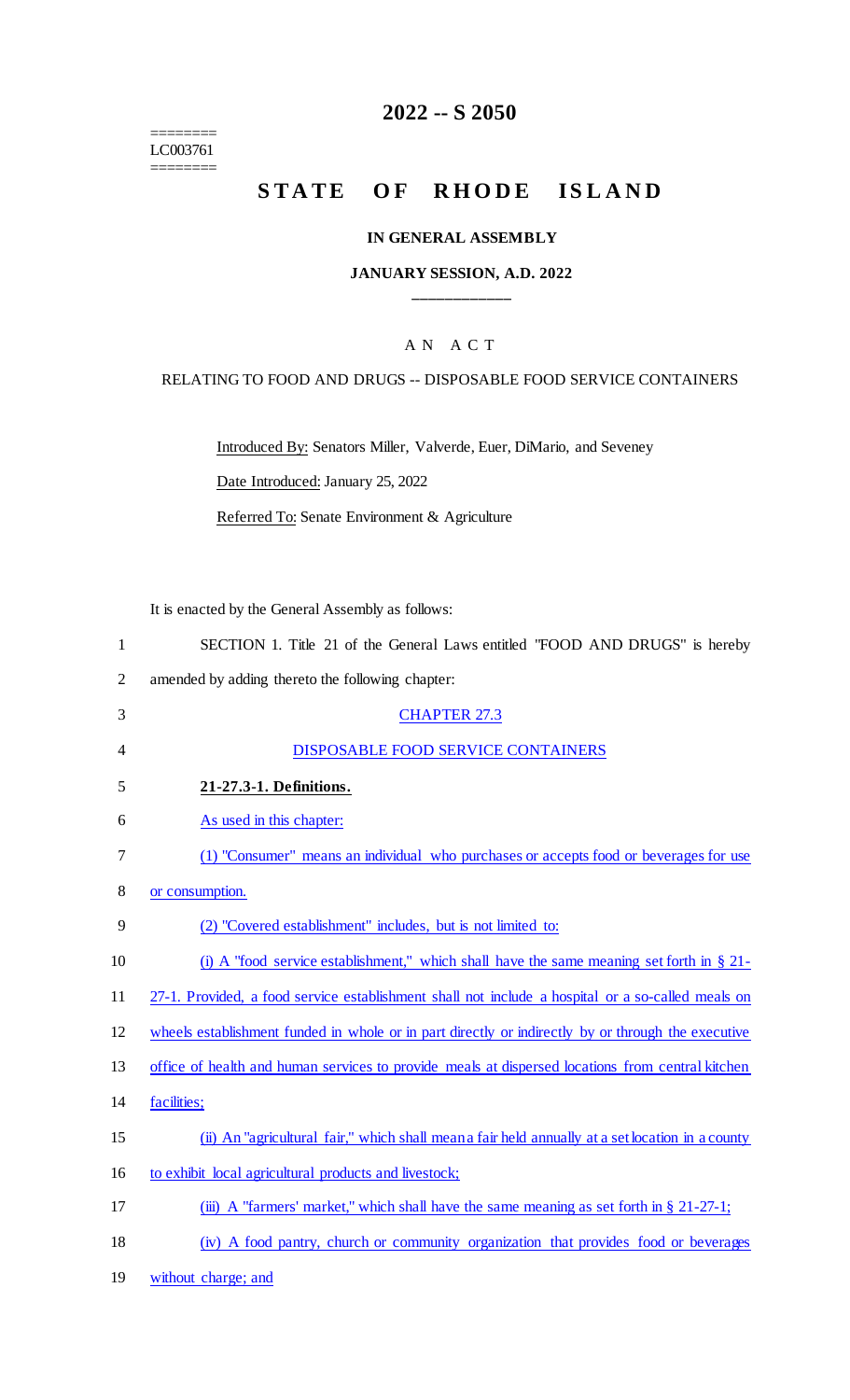- (v) A boarding home, a retirement home, an independent living facility, or a nursing home. (3) "Disposable food service container" means service ware designed for one-time use. (i) "Disposable food service container" includes service ware for take-out foods, packaged meat, eggs, bakery products and leftovers from partially consumed meals prepared by covered establishments. (ii) "Disposable food service container" does not include polystyrene foam coolers or ice chests that are used for the processing or shipping of seafood. (4) "Polystyrene foam" means blown polystyrene and expanded or extruded foams using a styrene monomer. (5) "Service ware" means a container, bowl, plate, tray, carton, cup, lid, sleeve, stirrer or 11 other item designed to be used to contain, transport, serve or consume prepared foods. **21-27.3-2. Prohibitions and exemptions.**  (a) Prohibition. Beginning January 1, 2024, a covered establishment may not process, prepare, sell or provide food or beverages in or on a disposable food service container that is composed in whole or in part of polystyrene foam. (b) Plastic beverage stirrers. A covered establishment providing beverages at a facility or function of the state may not provide beverage stirrers that are composed of plastic. For the purposes of this subsection, "beverage stirrer" means a device that is designed solely to mix liquids 19 that are intended for internal human consumption and are contained in a single-serving container. (c) Exemptions. Notwithstanding subsection (a) of this section, a covered establishment may: (1) In an emergency for the immediate preservation of the public health or safety, as determined applicable by the department of health, process, prepare, sell or provide food or beverages in or on a disposable food service container that is composed in whole or in part of polystyrene foam; 26 (2) Sell or provide food or beverages in or on a disposable food service container that is composed in whole or in part of polystyrene foam that a consumer brings to the covered establishment; and (3) Sell at retail, food or beverages in or on a disposable food service container that is composed in whole or in part of polystyrene foam that the covered establishment purchases prepackaged at wholesale. **21-27.3-3. Violations of chapter -- Penalty.**  Any person that violates any of the provisions of this chapter, or of the rules and regulations
- promulgated pursuant to this chapter, and any principal, proprietor, agent, servant, or employee,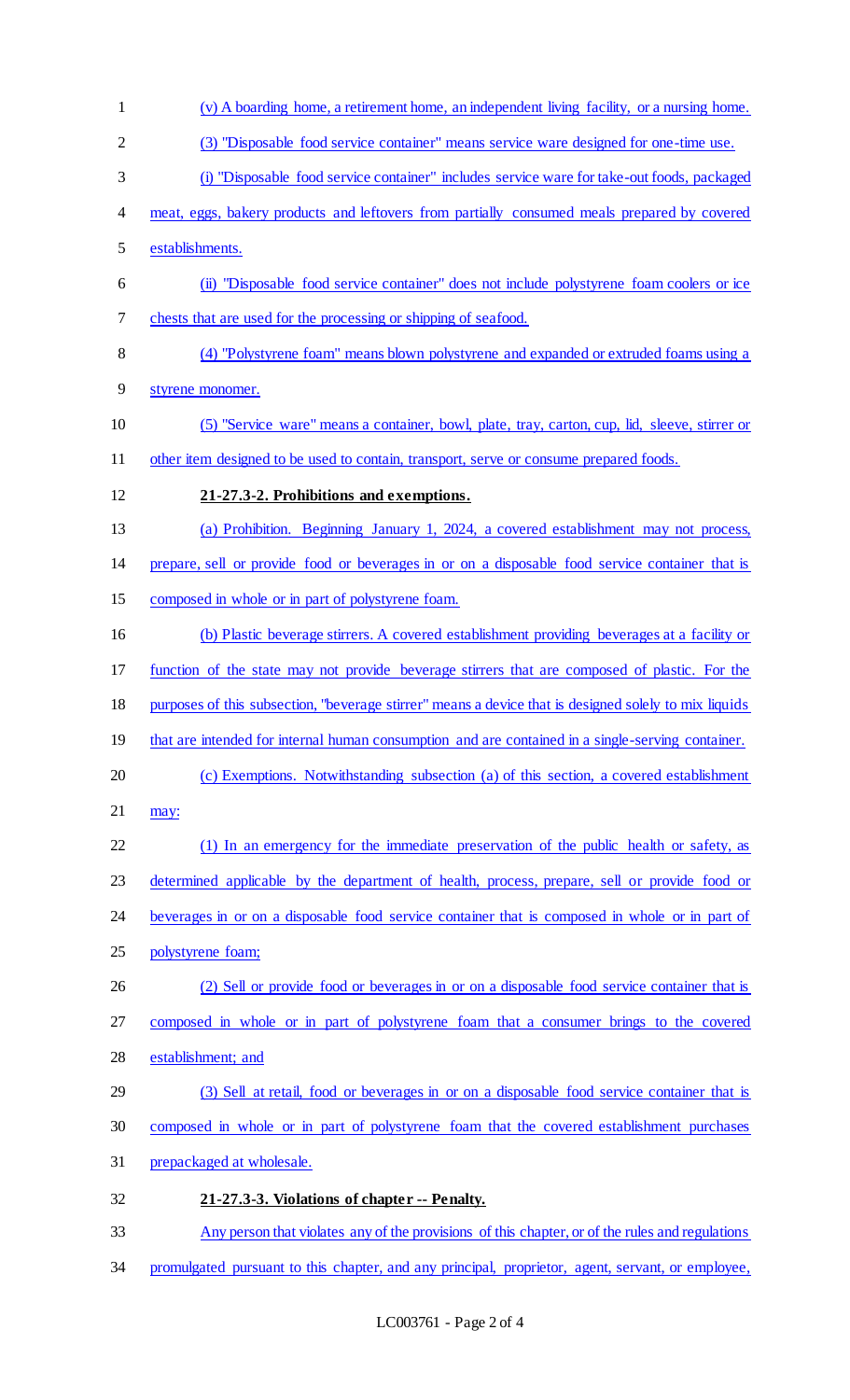- 1 who directs or knowingly permits the violation or who aids or assists in the violation, shall upon
- 2 conviction, be subject to a fine of not more than one hundred dollars (\$100).
- 3 SECTION 2. This act shall take effect upon passage.

======== LC003761  $=$